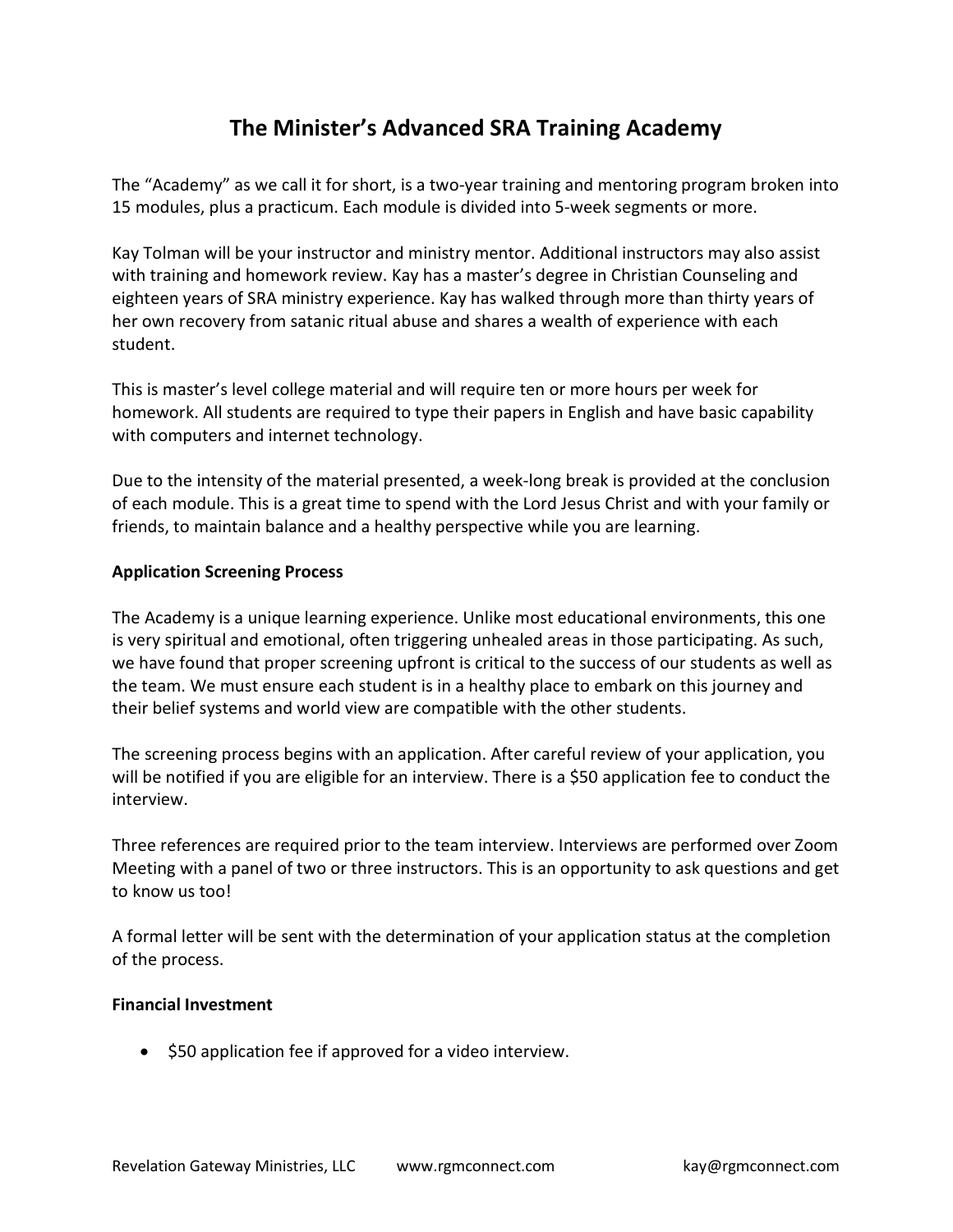- Tuition is \$480 per module, plus the cost of books and resources. Books and resources should be budgeted at least \$80 or more per module (this varies). These materials will become part of the minister's own resource library.
- Tuition may be paid as you go, from module to module. Since each module is five weeks, followed by a break, you can budget your tuition payment every six weeks. Tuition is due prior to the first Learning Team Meeting for each module. Invoices will be sent after the last Learning Team Meeting for each module. Tuition is non-refundable.
- Full program tuition may be paid in advance for a 10% discount, if paid by check or EFT.
- A \$480 non-refundable deposit is required to begin the curriculum. This deposit will be applied to the Practicum Module at the completion of the program, assuming a student has paid tuition for all prior modules.
- After the completion of the 15th module, students will be required to attend a five-day, in-person, Practicum Module. This is a valuable hands-on training experience with the learning team. Practicum costs will involve travel, lodging, food, and transportation, plus the module tuition fee. There will also be a small cost for graduation activities.

# Curriculum

Module 1 – SRA Recovery & the Ministry Calling Modules 2 thru 4 – DID and Inner Healing Modules (3) Modules 5 thru 7 (Plus 5 additional weeks) – Deliverance Modules (4) Modules 8 thru 13 – Deprogramming Modules (6) Module 14 – Capstone Course Module 15 – Practicum

# Learning Teams

The Academy includes participation on a virtual learning team. This is a group of ministers from all over the world that can become ministry partners and friends. All participants on the team must agree to adhere to Learning Team Guidelines to maintain an emotionally safe environment so we can all learn and grow by trusting each other.

#### Learning Team Meetings

Each week there will be a Learning Team Meeting via Zoom Meeting. This is recorded for review. Students are expected to have completed their homework for the week, prior to the meeting, so we can engage in lively and informed discussion on the curriculum. Discussion questions are prepared in advance.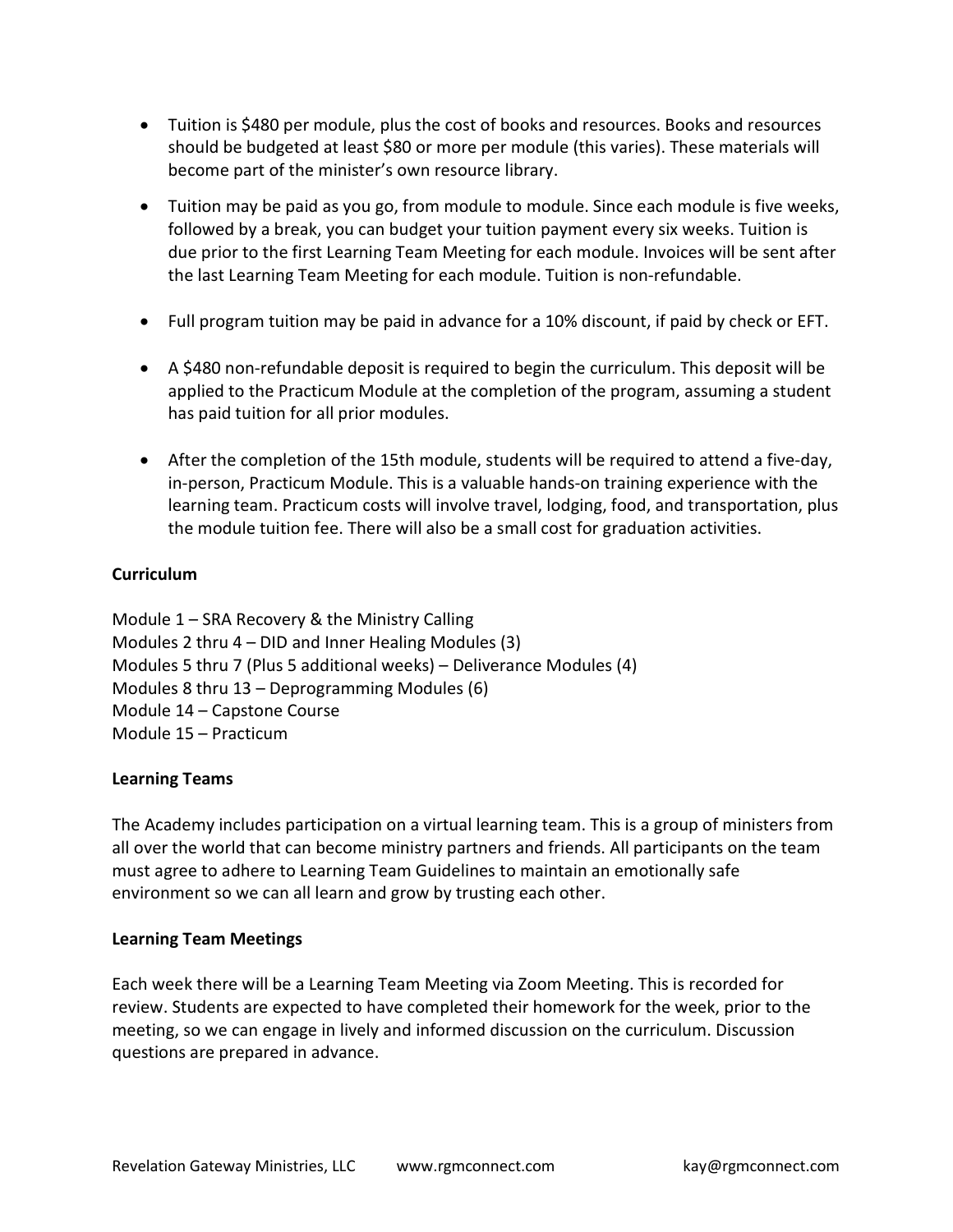A portion of each student's grade is based upon attendance and participation in the weekly meetings. Each meeting is approximately 90 minutes long.

## Homework

A module syllabus will be provided for each student. The syllabus outlines the objectives of the module, resources required, and defines the weekly homework and due dates.

Each week students have a video to watch, PowerPoint slides to print and required reading. Some modules require a book per week, as well as writing assignments.

Many Academy alumni state that they use the weekly homework as reference material. It is suggested that each student organize their homework in such a way that it can be used repeatedly for years to come. Many have a binder for each module, with tabs for each week. Most students print the PowerPoint slides and take notes from the videos.

Before the completion of each module, a final paper is due. These papers are called Implementation Papers because they are to be focused on the implementation of all that a student learns in the module. Implementation papers are submitted to one or more students for peer review and feedback before submittal to the instructor for grading.

Grades are determined by earning points. Point calculations and requirements are provided in the syllabus for each module.

# International Students

Revelation Gateway Ministries welcomes international students into the Academy. Please be aware some special challenges may be inherent for these students. Books should be purchased many weeks in advance to ensure delivery. Sometimes this is particularly challenging. Banking arrangements and currency conversation rates can also be challenging. Yet if you are willing to proceed, we will work with you to make this a valuable and enjoyable learning experience.

# Website & Libraries

Students will obtain access to a Student Page on the rgmconnect.com website. This page will be updated with homework and instructions each week.

As students start each module, access to the corresponding library for each module will be provided. This information library will be available to students even after they complete the full program.

# Monthly Connection Meeting

Students from Learning Team 5 will be invited to join other students and alumni for a Monthly